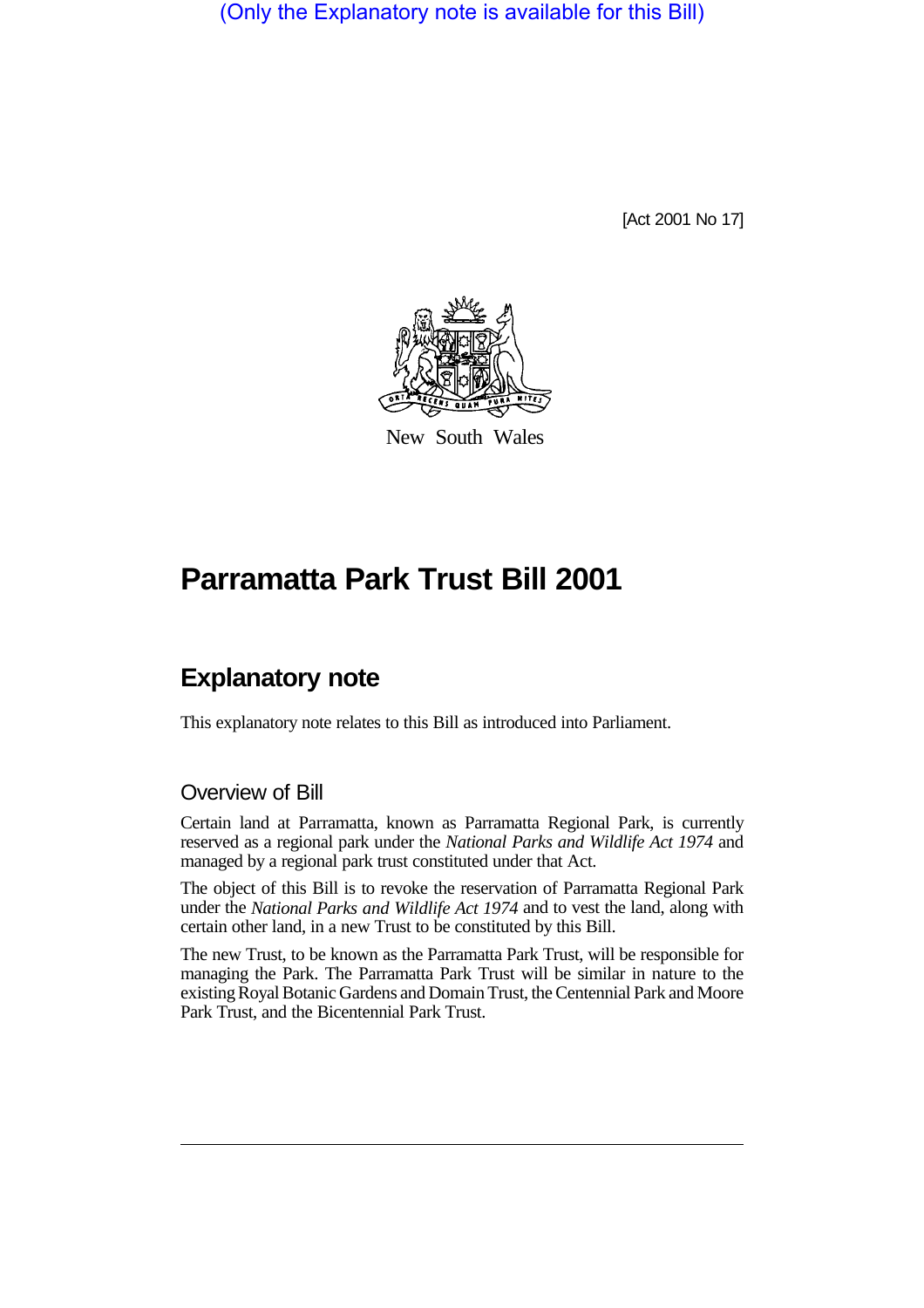Explanatory note

#### Outline of provisions

### **Part 1 Preliminary**

**Clause 1** sets out the name (also called the short title) of the proposed Act.

**Clause 2** provides for the commencement of the proposed Act on a day or days to be appointed by proclamation.

**Clause 3** defines certain words and expressions used in the proposed Act.

## **Part 2 The Parramatta Park Trust**

**Clause 4** constitutes the Parramatta Park Trust.

**Clause 5** provides for the Trust to consist of 7 trustees appointed by the Minister, and specifies that further provisions dealing with the trustees and the procedure of the Trust are set out in Schedules 2 and 3.

## **Part 3 Objects and functions of the Trust**

**Clause 6** sets out the objects of the Trust.

**Clause 7** sets out the functions of the Trust.

## **Part 4 Property of the Trust**

**Clause 8** vests certain land described in Schedule 1 to the proposed Act in the Trust, consisting of the land in the existing Parramatta Regional Park and other land that was vested in the Minister administering the *National Parks and Wildlife Act 1974* by the *National Parks and Wildlife (Parramatta Regional Park) Act 1998*. The Governor may by proclamation add land to Schedule 1.

**Clause 9** prohibits the Trust from selling, mortgaging or otherwise disposing of the principal trust lands (being the land described from time to time in Schedule 1).

**Clause 10** empowers the Trust to acquire property subject to any conditions that are not inconsistent with its objects.

Explanatory note page 2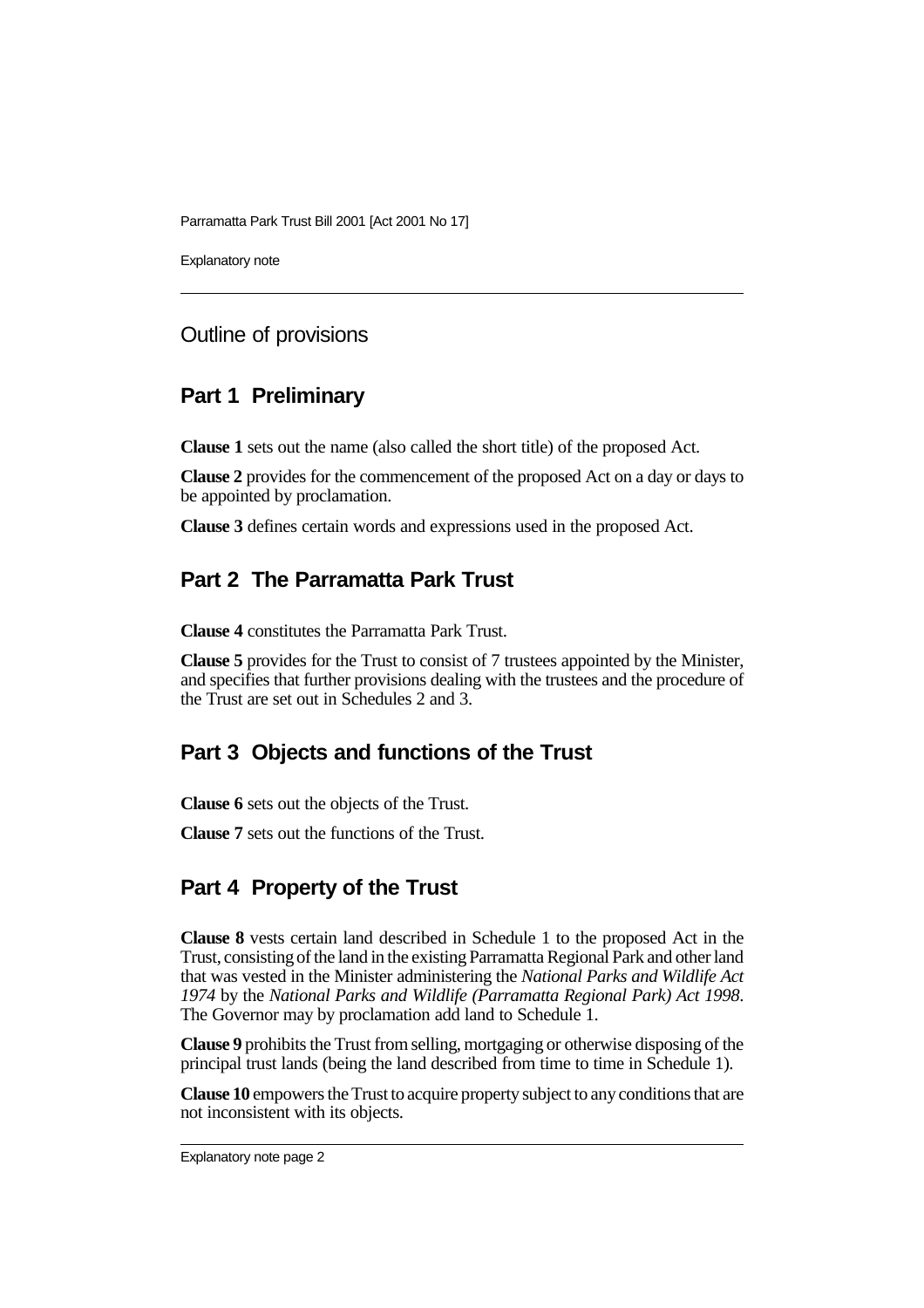Explanatory note

**Clause 11** restricts the ability of the Trust to dispose of property that it has acquired by gift, devise or bequest, or any additional trust lands (being land vested in the Trust that is not described in Schedule 1 to the proposed Act).

**Clause 12** empowers the Trust to grant leases of up to 10 years over parts of the trust lands, as well as easements and licences for the use of parts of the Trust land. The Minister's approval is required for such grants.

**Clause 13** empowers the Trust to grant leases of up to 50 years over certain specified parts of the trust lands, being lands that are currently subject to long-term leases. The Minister is to consult the Treasurer before giving the Minister's approval for the grant of any lease or licence over such parts of the trust lands.

**Clause 14** requires the Trust to maintain an Internet site that contains specified information relating to the granting of licences for the use of trust lands, or easements through, on or in trust lands.

## **Part 5 Plan of management for trust lands**

**Clause 15** requires the Trust to prepare a plan of management for the trust lands.

**Clause 16** provides that the Trust must refer a plan of management to the Minister, who may adopt it (with or without alteration) or refer it back to the Trust for further consideration.

**Clause 17** provides that the Trust may, in accordance with any directions of the Minister, amend the plan of management or cancel it and substitute a new plan.

**Clause 18** requires the Trust to carry out and give effect to a plan of management adopted by the Minister.

**Clause 19** provides that the financial year of the Trust is the year commencing on 1 July.

## **Part 6 Administration**

**Clause 20** empowers the Trust to establish committees to assist in connection with the exercise of any of its functions.

**Clause 21** provides for the Trust to employ a Director and such other persons as may be necessary to enable the Trust to exercise its functions.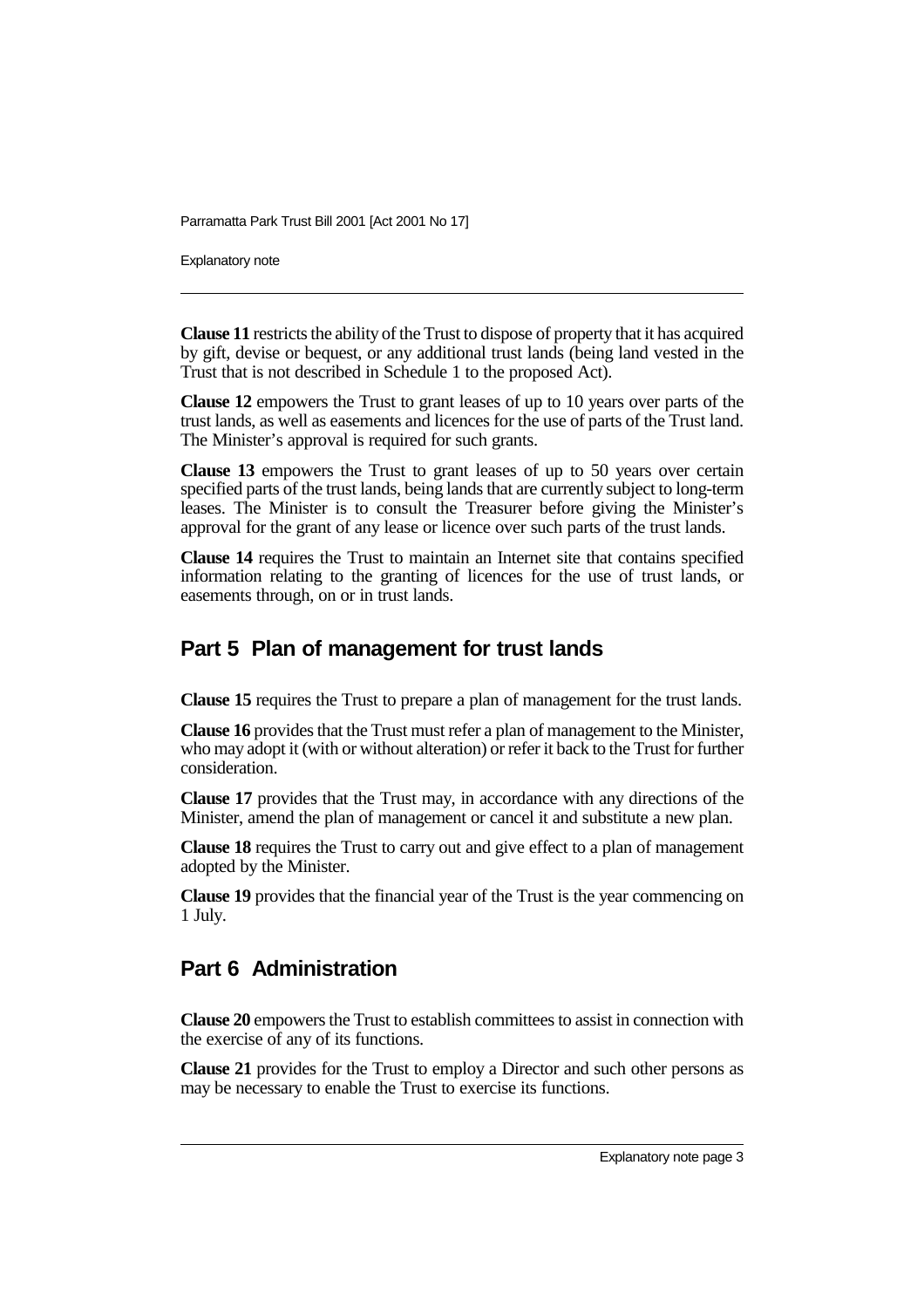Explanatory note

**Clause 22** provides that the Director is responsible for the administration and management of the trust lands and any services provided in conjunction with the Trust lands.

**Clause 23** empowers the Trust to delegate its functions to a trustee of the Trust, to a committee of the Trust, to the Director or to any other officer of the Trust.

#### **Part 7 Miscellaneous**

**Clause 24** revokes the reservation of Parramatta Regional Park as a regional park under the *National Parks and Wildlife Act 1974*.

**Clause 25** provides that the proposed Act does not affect the Parramatta Rail Link (as provided for in the *Transport Administration Act 1988*).

**Clause 26** provides that the proposed Act does not affect the operation of the *Parramatta Park (Old Government House) Act 1967*, in particular the right of members, officers, employees and servants of the National Trust, and other authorised persons, to gain access to the site of Old Government House through Parramatta Park.

**Clause 27** allows an authorised officer to require a person reasonably suspected of having committed an offence against the proposed Act or the regulations to provide the person's full name and residential address, and the person's driver licence in the case of a person driving a vehicle.

**Clause 28** allows an authorised officer to require the owner of a vehicle to give information about the name and residential address of a driver of the vehicle who is alleged to have committed an offence against the proposed Act or the regulations. Other persons may also be required to give information that may lead to the identification of the driver.

**Clause 29** provides for the owner of a vehicle involved in a parking offence on the trust lands to be liable as if the person were the actual offender guilty of the offence, unless the vehicle was at the relevant time a stolen vehicle or a vehicle illegally taken or used.

**Clause 30** provides for penalty notices to be issued for certain offences under the Act or the regulations.

**Clause 31** provides that in any legal proceedings, certain matters relating to the constitution and procedures of the Trust are not required to be proved until evidence is given to the contrary.